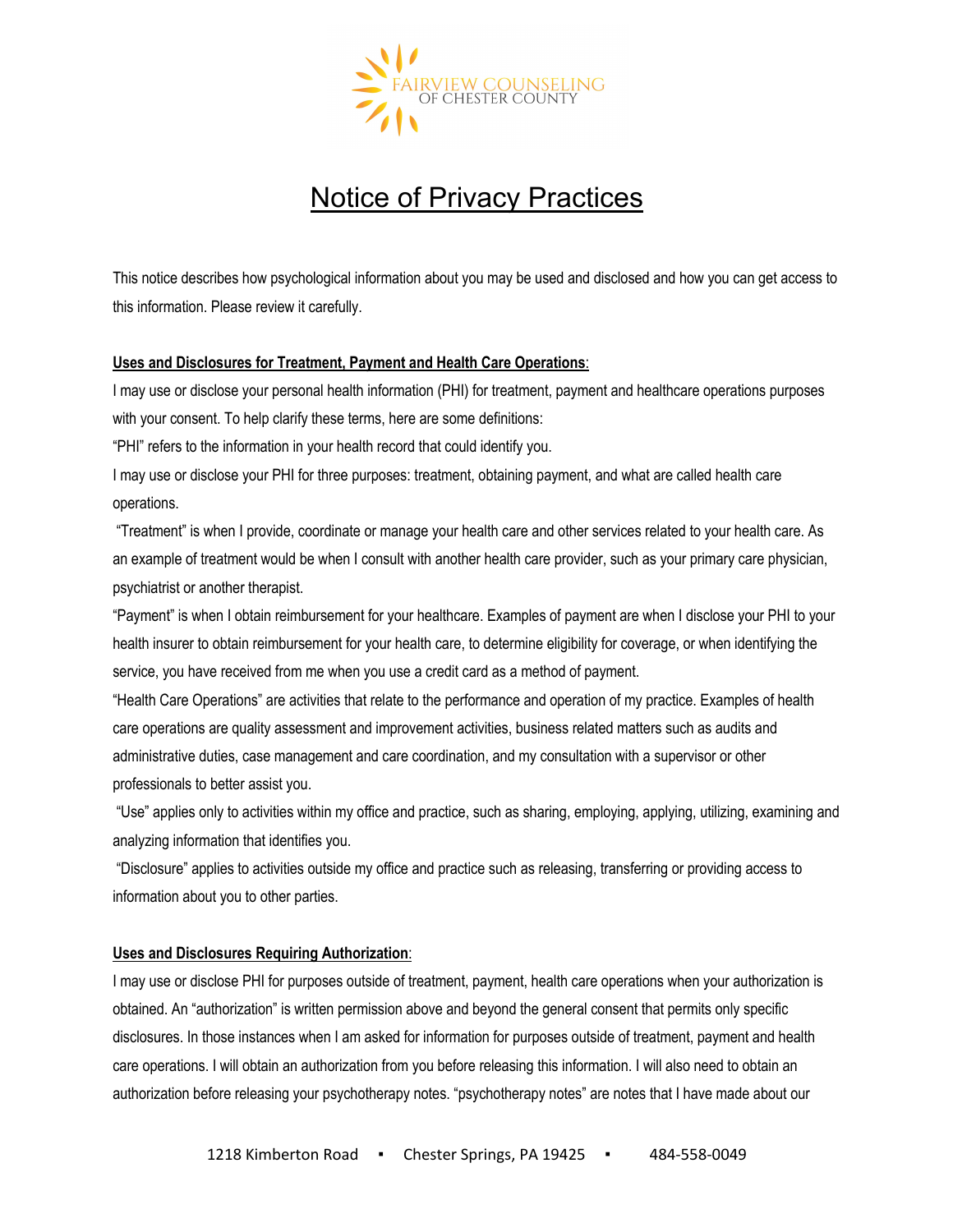conversations during a private, group, joint or family therapy session, which I have kept separate from the rest of your record. When I use your PHI or disclose it to others, I share only the minimum amount of information necessary for those other people to do their jobs.

To individuals involved in your care- when appropriate, your health information may be disclosed to a family member assisting you in receiving or obtaining payment for health care services. I will disclose your health information to these individuals only if you give written permission.

Appointments, Information or Services- I may contact you regarding appointments or other health related services that may be of interest to you. I may also use or disclose your information for judicial or administrative proceedings, or similar purposes.

#### **Uses and Disclosures with Neither Consent nor Authorization:**

I may use or disclose PHI without your consent of authorization in the following circumstances:

Child Abuse or Neglect: If, in my professional capacity, I know or suspect that a child under the age of 18 years of age has suffered or faces a threat of suffering any physical or mental wound, injury or disability, I am required by law to immediately report that knowledge to the appropriate authority.

Adult and Domestic Abuse: If I have reasonable cause to believe that an incapacitated adult is being abused, neglected or exploited, I am required by law to immediately report such belief to the Adult Protective Services.

Judicial or Administrative Proceedings: If you are involved in a court proceeding and a request is made for information about your evaluation, diagnosis and treatment and the records thereof, such information is privileged under state law and I will not release this information without written authorization from you.

Serious Threat to Health or Safety: If I believe that you pose a clear and substantial risk or imminent serious harm to yourself or another person, I may disclose your relevant confidential information to public authorities, the potential victim, other professionals, and/or your family in order to protect against such harm. If you communicate to me an explicit threat of inflicting imminent and serious physical harm or causing the death of one or more clearly identifiable victims, and I believe you have the intent and ability to carry out the threat, then I am required by law to take one or more of the following actions in a timely manner: 1) take steps to hospitalize you on an emergency basis, 2) establish and undertake a treatment plan calculated to eliminate the possibility that you will carry out the threat, and initiate arrangements for a second opinion risk assessment with another mental health professional, 3) communicate to a law enforcement agency, and, if feasible to the potential victim. If a minor, all of the following information: a) the nature of a threat, b) your identity, and c) the identity of the potential victim (s).

Worker's Compensation: If you file a worker's compensation claim, I may be required to give your mental health information to relevant parties.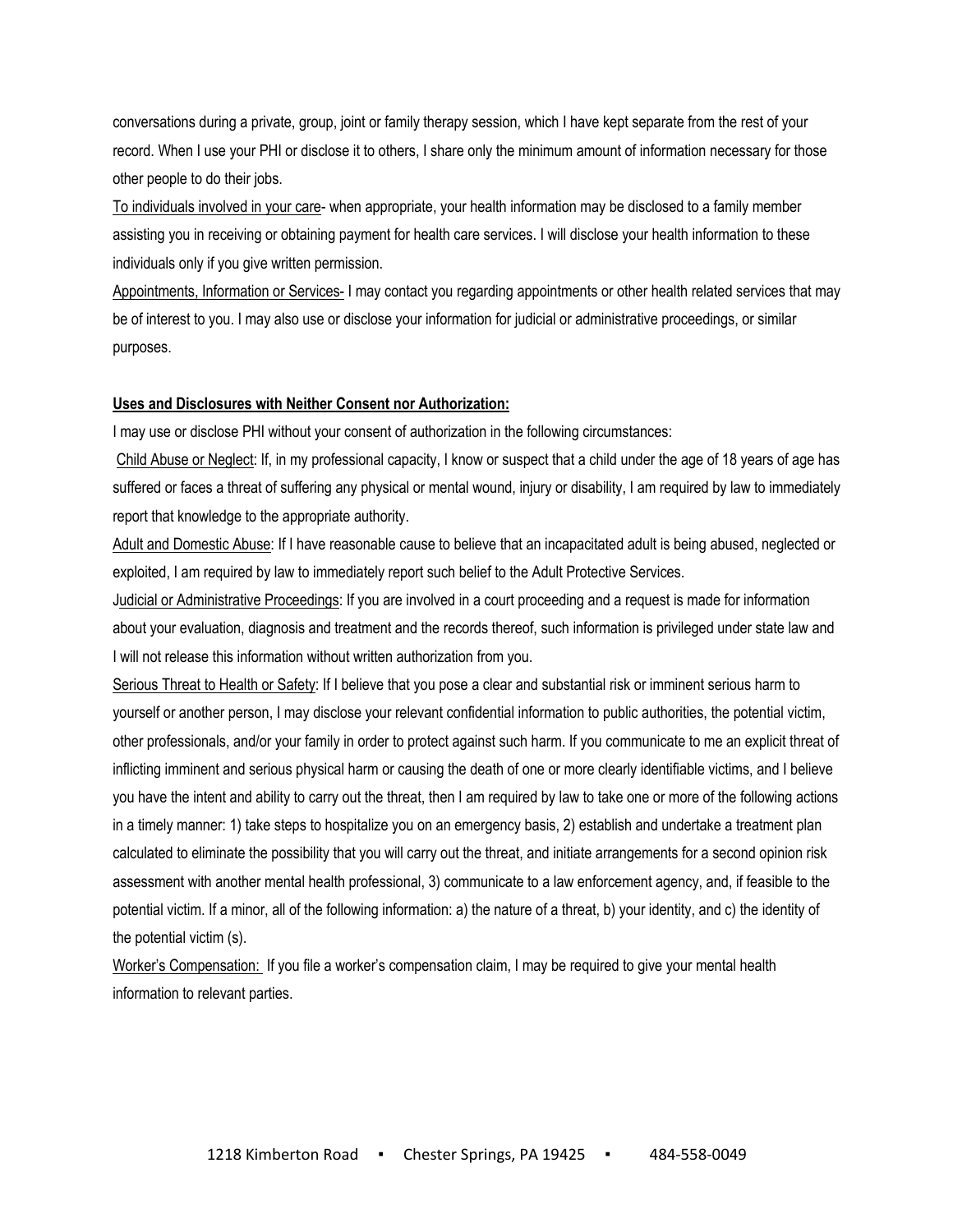#### **Patient's Rights and Therapist's Duties:**

You may revoke all such authorization of PHI or psychotherapy notes at any time, provided each revocation is in writing. You may not revoke an authorization to the extent that I have relied on the authorization or if the authorization was obtained as a condition of obtaining insurance coverage and the law provides the insurer the right to contest the claim under the policy.

#### **Patient Rights:**

**Right to request restrictions**: You have the right to request restrictions on certain disclosures of protected health information about you. However, I am not required to agree to a restriction you request.

**Right of Access to Inspect and Copy**: You have the right, which may be restricted only in exceptional circumstances, to inspect and copy PHI that is maintained in a "designated record set". A designated record set contains mental health/ medical and billing records and any other records that are used to make decisions about your care. Your right to inspect and copy PHI will be restricted only in those situations where there is compelling evidence that access would cause serious harm to you or if the information is contained in separately maintained psychotherapy notes. I may charge a reasonable, cost-based fee for copies.

**Right to Amend**: If you feel that the PHI I have about you about you is incorrect or incomplete, you may ask me to amend the information although I am not required to agree to the amendment. If I deny your request for amendment, you have the right to file a statement of disagreement with me.

**Right to an Accounting of Disclosure**: You have the right to request an accounting of certain of the disclosures that I make in your PHI. I may charge you a reasonable fee if you request more than one accounting in any 12- month period. **Right to Request Restrictions**: You have the right to request a restriction or limitation on the use or disclosure of your PHI for treatment, payment or health care options. I am not required to agree to your request unless the request is to restrict disclosure of PHI to a health plan for purposes carrying out payment or health care operations, and the PHI pertains to a health care item or service that you paid out of pocket. In that case, I am required to honor your request for a restriction.

**Right to Request Confidential Communication**: You have the right to request that we communicate with you about health matters in a certain way or at a certain location. I will accommodate reasonable requests.

**Breach Notification**: If there is a breach of unsecured PHI concerning you, I may be required to notify you of this breach, including what happened and what you can do to protect yourself.

Right to a Copy of this Notice: You have the right to have a copy of this notice.

# **\*Any requests of the nature described above must be in writing addressed to Fairview Counseling of Chester County.**